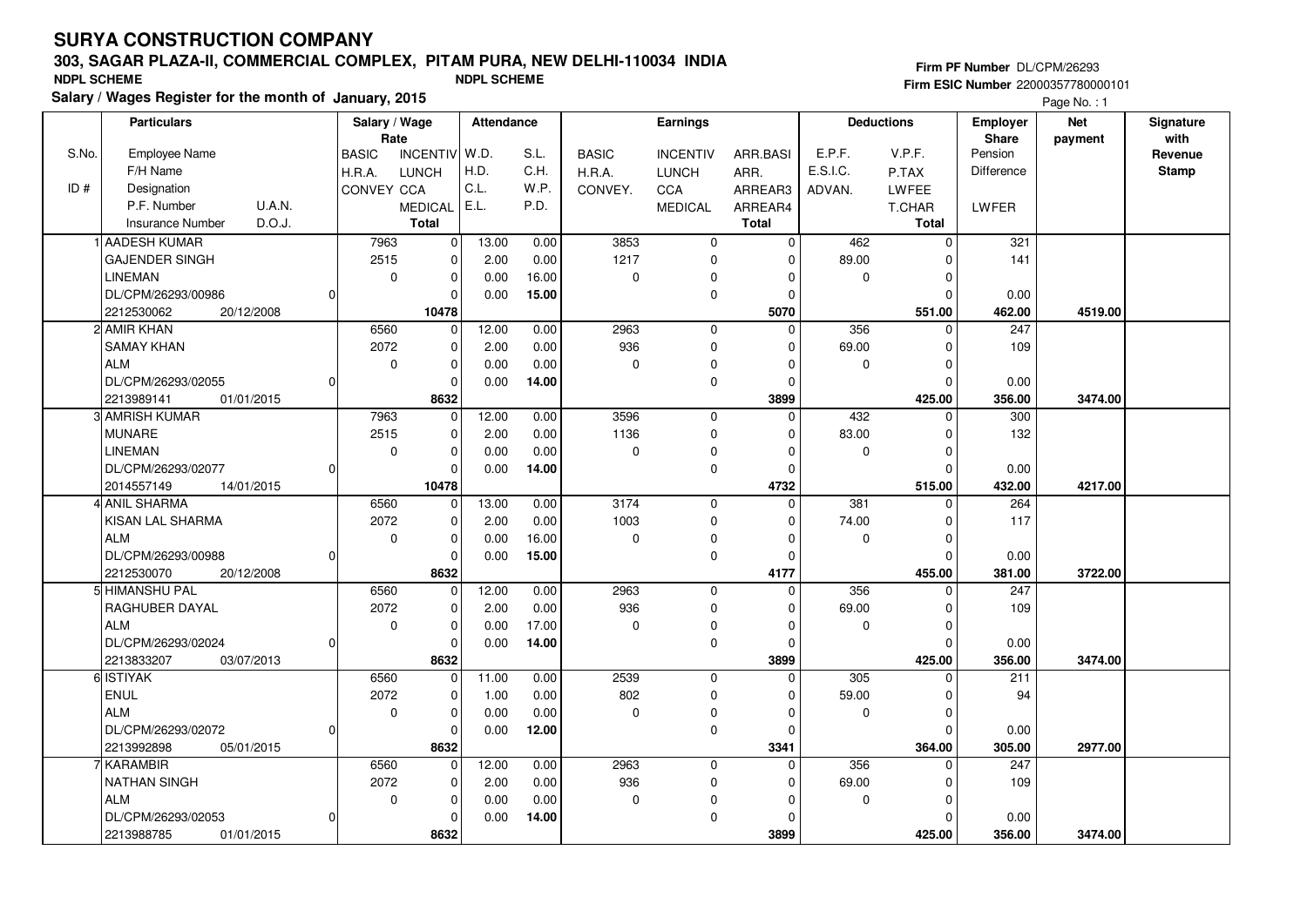# **303, SAGAR PLAZA-II, COMMERCIAL COMPLEX, PITAM PURA, NEW DELHI-110034 INDIASalary / Wages Register for the month of January, 2015 NDPL SCHEME NDPL SCHEME**

**Firm PF Number** DL/CPM/26293 **Firm ESIC Number** 22000357780000101

Page No.: 2

|       | <b>Particulars</b>                | Salary / Wage<br>Rate           | Attendance |       |              | <b>Earnings</b> |              | <b>Deductions</b> |              | <b>Employer</b><br><b>Share</b> | <b>Net</b><br>payment | Signature<br>with |
|-------|-----------------------------------|---------------------------------|------------|-------|--------------|-----------------|--------------|-------------------|--------------|---------------------------------|-----------------------|-------------------|
| S.No. | <b>Employee Name</b>              | <b>INCENTIV</b><br><b>BASIC</b> | W.D.       | S.L.  | <b>BASIC</b> | <b>INCENTIV</b> | ARR.BASI     | E.P.F.            | V.P.F.       | Pension                         |                       | Revenue           |
|       | F/H Name                          | <b>LUNCH</b><br>H.R.A.          | H.D.       | C.H.  | H.R.A.       | <b>LUNCH</b>    | ARR.         | E.S.I.C.          | P.TAX        | <b>Difference</b>               |                       | <b>Stamp</b>      |
| ID#   | Designation                       | CONVEY CCA                      | C.L.       | W.P.  | CONVEY.      | CCA             | ARREAR3      | ADVAN.            | LWFEE        |                                 |                       |                   |
|       | P.F. Number<br>U.A.N.             | <b>MEDICAL</b>                  | E.L.       | P.D.  |              | <b>MEDICAL</b>  | ARREAR4      |                   | T.CHAR       | LWFER                           |                       |                   |
|       | D.O.J.<br><b>Insurance Number</b> | <b>Total</b>                    |            |       |              |                 | <b>Total</b> |                   | <b>Total</b> |                                 |                       |                   |
|       | 8 MADAN GOPAL                     | 6560<br>$\mathbf{0}$            | 0.00       | 0.00  | $\mathbf 0$  | $\mathbf 0$     | $\Omega$     | $\mathbf 0$       | $\mathbf 0$  | $\mathbf 0$                     |                       |                   |
|       | <b>RAM CHARAN</b>                 | 2072<br>$\Omega$                | 0.00       | 0.00  | $\mathbf 0$  | $\mathbf 0$     | $\Omega$     | 0.00              | $\Omega$     | $\mathbf 0$                     |                       |                   |
|       | <b>ALM</b>                        | $\mathbf 0$<br>$\Omega$         | 0.00       | 31.00 | $\mathbf 0$  | $\mathbf 0$     | $\mathbf 0$  | $\mathbf 0$       | $\mathbf 0$  |                                 |                       |                   |
|       | DL/CPM/26293/01236<br>$\Omega$    | ∩                               | 0.00       | 0.00  |              | $\mathbf 0$     | $\Omega$     |                   | $\Omega$     | 0.00                            |                       |                   |
|       | 2213077093<br>05/11/2009          | 8632                            |            |       |              |                 | $\mathbf 0$  |                   | 0.00         | 0.00                            | 0.00                  |                   |
|       | 9 MANOJ KUMAR                     | 6560<br>$\Omega$                | 12.00      | 0.00  | 2963         | $\mathbf 0$     | $\Omega$     | 356               | $\Omega$     | 247                             |                       |                   |
|       | RAJBEER SINGH                     | 2072<br>$\Omega$                | 2.00       | 0.00  | 936          | $\mathbf 0$     | $\Omega$     | 69.00             | $\Omega$     | 109                             |                       |                   |
|       | <b>ALM</b>                        | 0<br>$\Omega$                   | 0.00       | 0.00  | 0            | $\mathbf 0$     | $\Omega$     | 0                 | $\mathbf 0$  |                                 |                       |                   |
|       | DL/CPM/26293/02056<br>0           |                                 | 0.00       | 14.00 |              | $\mathbf 0$     | $\Omega$     |                   | $\mathbf 0$  | 0.00                            |                       |                   |
|       | 01/01/2015<br>2213989142          | 8632                            |            |       |              |                 | 3899         |                   | 425.00       | 356.00                          | 3474.00               |                   |
|       | 10 MD TOUHID ALAM                 | 7963                            | 11.00      | 0.00  | 3082         | $\mathbf 0$     | $\Omega$     | 370               | $\Omega$     | 257                             |                       |                   |
|       | RIYAJUDDIN                        | 2515<br>$\Omega$                | 1.00       | 0.00  | 974          | 0               | $\mathbf 0$  | 71.00             | 0            | 113                             |                       |                   |
|       | <b>LINEMAN</b>                    | $\mathbf 0$<br>$\Omega$         | 0.00       | 0.00  | $\mathbf 0$  | $\mathbf 0$     | $\Omega$     | $\mathbf 0$       | $\mathbf 0$  |                                 |                       |                   |
|       | DL/CPM/26293/02075<br> 0          |                                 | 0.00       | 12.00 |              | 0               | $\mathbf 0$  |                   | $\Omega$     | 0.00                            |                       |                   |
|       | 2213992931<br>05/01/2015          | 10478                           |            |       |              |                 | 4056         |                   | 441.00       | 370.00                          | 3615.00               |                   |
|       | 11 MD. SADIK                      | 6560<br>$\Omega$                | 11.00      | 0.00  | 2539         | 0               | $\Omega$     | 305               | $\mathbf 0$  | 211                             |                       |                   |
|       | HASIBURRAHAMAN                    | 2072<br>$\Omega$                | 1.00       | 0.00  | 802          | $\mathbf 0$     | $\Omega$     | 59.00             | $\mathbf 0$  | 94                              |                       |                   |
|       | <b>ALM</b>                        | 0<br>$\Omega$                   | 0.00       | 0.00  | $\Omega$     | $\mathbf 0$     | $\Omega$     | 0                 | $\Omega$     |                                 |                       |                   |
|       | DL/CPM/26293/02073<br>0l          | $\Omega$                        | 0.00       | 12.00 |              | $\mathbf 0$     | $\Omega$     |                   | $\Omega$     | 0.00                            |                       |                   |
|       | 2213992909<br>05/01/2015          | 8632                            |            |       |              |                 | 3341         |                   | 364.00       | 305.00                          | 2977.00               |                   |
|       | 12 MUKESH KUMAR                   | 6560<br>$\Omega$                | 12.00      | 0.00  | 2963         | 0               | $\Omega$     | 356               | 0            | 247                             |                       |                   |
|       | <b>HARI RAM</b>                   | 2072<br>$\Omega$                | 2.00       | 0.00  | 936          | 0               | $\Omega$     | 69.00             | $\mathbf 0$  | 109                             |                       |                   |
|       | <b>ALM</b>                        | 0<br>$\Omega$                   | 0.00       | 17.00 | $\mathbf 0$  | 0               | $\Omega$     | 0                 | $\mathbf 0$  |                                 |                       |                   |
|       | DL/CPM/26293/02047<br> 0          | $\Omega$                        | 0.00       | 14.00 |              | 0               | $\Omega$     |                   | $\Omega$     | 0.00                            |                       |                   |
|       | 2213799485<br>11/12/2014          | 8632                            |            |       |              |                 | 3899         |                   | 425.00       | 356.00                          | 3474.00               |                   |
|       | 13 PARVEEN KUMAR                  | 7963<br>$\Omega$                | 11.00      | 0.00  | 3339         | $\mathbf 0$     | $\Omega$     | 401               | $\mathbf 0$  | 278                             |                       |                   |
|       | <b>DHARAMBIR SINGH</b>            | 2515<br>$\Omega$                | 2.00       | 0.00  | 1055         | 0               | $\Omega$     | 77.00             | $\Omega$     | 123                             |                       |                   |
|       | <b>LINEMAN</b>                    | 0<br>$\Omega$                   | 0.00       | 0.00  | $\Omega$     | $\mathbf 0$     | $\Omega$     | $\mathbf 0$       | $\Omega$     |                                 |                       |                   |
|       | DL/CPM/26293/02057<br>0           | $\Omega$                        | 0.00       | 13.00 |              | 0               | $\Omega$     |                   | $\Omega$     | 0.00                            |                       |                   |
|       | 2213989143<br>01/01/2015          | 10478                           |            |       |              |                 | 4394         |                   | 478.00       | 401.00                          | 3916.00               |                   |
|       | 14 PATI RAM PAL                   | 6560<br>$\Omega$                | 24.00      | 0.00  | 6137         | 0               | $\mathbf 0$  | 736               | $\Omega$     | 511                             |                       |                   |
|       | <b>MATHURA PRASAD</b>             | 2072<br>$\Omega$                | 5.00       | 0.00  | 1938         | 0               | $\Omega$     | 142.00            | $\mathbf 0$  | 225                             |                       |                   |
|       | <b>ALM</b>                        | $\mathbf 0$<br>$\Omega$         | 0.00       | 2.00  | $\mathbf 0$  | $\mathbf 0$     | $\Omega$     | 0                 | $\Omega$     |                                 |                       |                   |
|       | DL/CPM/26293/02025<br> 0          | <sup>0</sup>                    | 0.00       | 29.00 |              | 0               | O            |                   | $\Omega$     | 0.00                            |                       |                   |
|       | 2212966914<br>16/09/2013          | 8632                            |            |       |              |                 | 8075         |                   | 878.00       | 736.00                          | 7197.00               |                   |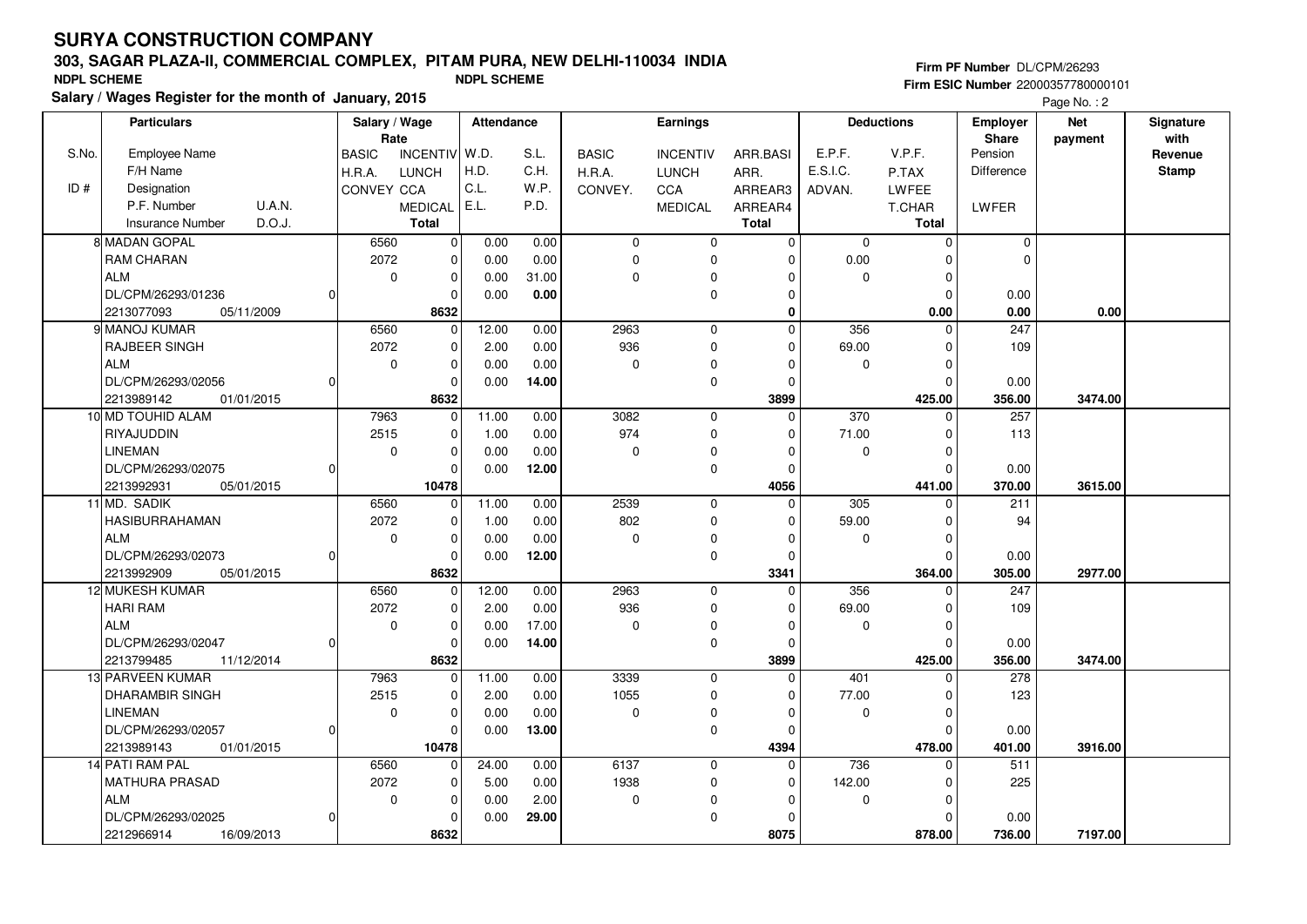# **303, SAGAR PLAZA-II, COMMERCIAL COMPLEX, PITAM PURA, NEW DELHI-110034 INDIASalary / Wages Register for the month of January, 2015 NDPL SCHEME NDPL SCHEME**

**Firm PF Number** DL/CPM/26293 **Firm ESIC Number** 22000357780000101

Page No. : 3

| with<br>Rate<br><b>Share</b><br>payment<br>V.P.F.<br>S.No.<br>Employee Name<br>W.D.<br>S.L.<br>E.P.F.<br>Pension<br><b>BASIC</b><br><b>INCENTIV</b><br><b>BASIC</b><br><b>INCENTIV</b><br>ARR.BASI<br>Revenue<br>H.D.<br>C.H.<br>E.S.I.C.<br>F/H Name<br><b>Difference</b><br><b>Stamp</b><br>H.R.A.<br><b>LUNCH</b><br>H.R.A.<br><b>LUNCH</b><br>ARR.<br>P.TAX<br>C.L.<br>ID#<br>Designation<br>CONVEY CCA<br>W.P.<br>CCA<br>ARREAR3<br>CONVEY.<br>ADVAN.<br>LWFEE<br>P.F. Number<br>E.L.<br><b>U.A.N.</b><br>P.D.<br><b>MEDICAL</b><br><b>MEDICAL</b><br>LWFER<br>ARREAR4<br>T.CHAR<br>D.O.J.<br><b>Total</b><br><b>Total</b><br><b>Total</b><br><b>Insurance Number</b><br>3596<br>15 PINTOO<br>7963<br>12.00<br>432<br>300<br>$\mathbf 0$<br>0.00<br>$\mathbf 0$<br>$\mathbf 0$<br>$\mathbf 0$<br>MANARE<br>2515<br>2.00<br>0.00<br>1136<br>83.00<br>132<br>$\mathbf 0$<br>$\mathbf 0$<br>$\mathbf 0$<br>$\Omega$<br><b>LINEMAN</b><br>$\mathbf 0$<br>17.00<br>$\overline{0}$<br>$\mathbf 0$<br>$\mathbf 0$<br>0.00<br>$\mathbf 0$<br>$\mathbf 0$<br>$\Omega$<br>DL/CPM/26293/02048<br>0.00<br>14.00<br>$\mathbf 0$<br>$\Omega$<br>0.00<br>$\Omega$<br>$\Omega$<br>$\Omega$<br>2212966919<br>11/12/2014<br>10478<br>4732<br>515.00<br>432.00<br>4217.00<br>16 RAJ BAHADUR<br>6560<br>11.00<br>2539<br>305<br>$\mathbf 0$<br>0.00<br>$\mathbf 0$<br>$\Omega$<br>211<br>0<br><b>RAM CHARAN</b><br>2072<br>$\mathbf{0}$<br>1.00<br>0.00<br>802<br>$\mathbf 0$<br>59.00<br>$\Omega$<br>94<br>$\Omega$<br>ALM<br>$\mathbf 0$<br>$\mathbf 0$<br>0.00<br>$\Omega$<br>0.00<br>0<br>$\mathbf 0$<br>$\Omega$<br>O<br>DL/CPM/26293/02074<br>0.00<br>12.00<br>$\mathbf 0$<br>$\mathbf 0$<br>$\Omega$<br>0.00<br>$\Omega$<br><sup>n</sup><br>8632<br>2213992922<br>3341<br>364.00<br>305.00<br>2977.00<br>05/01/2015<br>17 RAM SEWAK<br>7963<br>12.00<br>0.00<br>3596<br>432<br>0<br>300<br>$\mathbf 0$<br>$\Omega$<br>0<br>1136<br><b>BHAROSE</b><br>2515<br>$\mathbf 0$<br>2.00<br>0.00<br>$\mathbf 0$<br>83.00<br>$\mathbf 0$<br>132<br>$\Omega$<br>17.00<br><b>LINEMAN</b><br>$\mathbf 0$<br>0<br>0.00<br>$\mathbf 0$<br>$\mathbf 0$<br>$\mathbf 0$<br>0<br>$\Omega$<br>DL/CPM/26293/02035<br>0.00<br>14.00<br>$\Omega$<br>0l<br>$\overline{0}$<br>0<br>$\Omega$<br>0.00<br>2213912869<br>04/04/2014<br>10478<br>4732<br>515.00<br>432.00<br>4217.00<br>2963<br>18 SALIM KHAN<br>6560<br>12.00<br>0.00<br>356<br>247<br>$\mathbf{0}$<br>$\mathbf 0$<br>$\Omega$<br>$\Omega$<br>936<br><b>SAMEY KHAN</b><br>2072<br>$\mathbf{0}$<br>2.00<br>0.00<br>$\mathbf 0$<br>69.00<br>109<br>$\mathbf 0$<br>$\Omega$<br><b>ALM</b><br>0.00<br>$\mathbf 0$<br>$\mathbf 0$<br>0<br>0.00<br>$\mathbf 0$<br>0<br>0<br>0<br>DL/CPM/26293/02058<br>0.00<br>14.00<br>$\mathbf 0$<br>$\Omega$<br>$\mathbf 0$<br>0.00<br>0l<br>$\Omega$<br>2213821439<br>8632<br>3899<br>356.00<br>3474.00<br>01/01/2015<br>425.00<br>19 SAMEY KHAN<br>7963<br>12.00<br>0.00<br>3596<br>432<br>$\Omega$<br>$\Omega$<br>300<br>$\Omega$<br>0 |
|----------------------------------------------------------------------------------------------------------------------------------------------------------------------------------------------------------------------------------------------------------------------------------------------------------------------------------------------------------------------------------------------------------------------------------------------------------------------------------------------------------------------------------------------------------------------------------------------------------------------------------------------------------------------------------------------------------------------------------------------------------------------------------------------------------------------------------------------------------------------------------------------------------------------------------------------------------------------------------------------------------------------------------------------------------------------------------------------------------------------------------------------------------------------------------------------------------------------------------------------------------------------------------------------------------------------------------------------------------------------------------------------------------------------------------------------------------------------------------------------------------------------------------------------------------------------------------------------------------------------------------------------------------------------------------------------------------------------------------------------------------------------------------------------------------------------------------------------------------------------------------------------------------------------------------------------------------------------------------------------------------------------------------------------------------------------------------------------------------------------------------------------------------------------------------------------------------------------------------------------------------------------------------------------------------------------------------------------------------------------------------------------------------------------------------------------------------------------------------------------------------------------------------------------------------------------------------------------------------------------------------------------------------------------------------------------------------------------------------------------------------------------------------------------------------------------------------------------------------------------------------------------------------------------------------------------------------------------------------------------------|
|                                                                                                                                                                                                                                                                                                                                                                                                                                                                                                                                                                                                                                                                                                                                                                                                                                                                                                                                                                                                                                                                                                                                                                                                                                                                                                                                                                                                                                                                                                                                                                                                                                                                                                                                                                                                                                                                                                                                                                                                                                                                                                                                                                                                                                                                                                                                                                                                                                                                                                                                                                                                                                                                                                                                                                                                                                                                                                                                                                                                    |
|                                                                                                                                                                                                                                                                                                                                                                                                                                                                                                                                                                                                                                                                                                                                                                                                                                                                                                                                                                                                                                                                                                                                                                                                                                                                                                                                                                                                                                                                                                                                                                                                                                                                                                                                                                                                                                                                                                                                                                                                                                                                                                                                                                                                                                                                                                                                                                                                                                                                                                                                                                                                                                                                                                                                                                                                                                                                                                                                                                                                    |
|                                                                                                                                                                                                                                                                                                                                                                                                                                                                                                                                                                                                                                                                                                                                                                                                                                                                                                                                                                                                                                                                                                                                                                                                                                                                                                                                                                                                                                                                                                                                                                                                                                                                                                                                                                                                                                                                                                                                                                                                                                                                                                                                                                                                                                                                                                                                                                                                                                                                                                                                                                                                                                                                                                                                                                                                                                                                                                                                                                                                    |
|                                                                                                                                                                                                                                                                                                                                                                                                                                                                                                                                                                                                                                                                                                                                                                                                                                                                                                                                                                                                                                                                                                                                                                                                                                                                                                                                                                                                                                                                                                                                                                                                                                                                                                                                                                                                                                                                                                                                                                                                                                                                                                                                                                                                                                                                                                                                                                                                                                                                                                                                                                                                                                                                                                                                                                                                                                                                                                                                                                                                    |
|                                                                                                                                                                                                                                                                                                                                                                                                                                                                                                                                                                                                                                                                                                                                                                                                                                                                                                                                                                                                                                                                                                                                                                                                                                                                                                                                                                                                                                                                                                                                                                                                                                                                                                                                                                                                                                                                                                                                                                                                                                                                                                                                                                                                                                                                                                                                                                                                                                                                                                                                                                                                                                                                                                                                                                                                                                                                                                                                                                                                    |
|                                                                                                                                                                                                                                                                                                                                                                                                                                                                                                                                                                                                                                                                                                                                                                                                                                                                                                                                                                                                                                                                                                                                                                                                                                                                                                                                                                                                                                                                                                                                                                                                                                                                                                                                                                                                                                                                                                                                                                                                                                                                                                                                                                                                                                                                                                                                                                                                                                                                                                                                                                                                                                                                                                                                                                                                                                                                                                                                                                                                    |
|                                                                                                                                                                                                                                                                                                                                                                                                                                                                                                                                                                                                                                                                                                                                                                                                                                                                                                                                                                                                                                                                                                                                                                                                                                                                                                                                                                                                                                                                                                                                                                                                                                                                                                                                                                                                                                                                                                                                                                                                                                                                                                                                                                                                                                                                                                                                                                                                                                                                                                                                                                                                                                                                                                                                                                                                                                                                                                                                                                                                    |
|                                                                                                                                                                                                                                                                                                                                                                                                                                                                                                                                                                                                                                                                                                                                                                                                                                                                                                                                                                                                                                                                                                                                                                                                                                                                                                                                                                                                                                                                                                                                                                                                                                                                                                                                                                                                                                                                                                                                                                                                                                                                                                                                                                                                                                                                                                                                                                                                                                                                                                                                                                                                                                                                                                                                                                                                                                                                                                                                                                                                    |
|                                                                                                                                                                                                                                                                                                                                                                                                                                                                                                                                                                                                                                                                                                                                                                                                                                                                                                                                                                                                                                                                                                                                                                                                                                                                                                                                                                                                                                                                                                                                                                                                                                                                                                                                                                                                                                                                                                                                                                                                                                                                                                                                                                                                                                                                                                                                                                                                                                                                                                                                                                                                                                                                                                                                                                                                                                                                                                                                                                                                    |
|                                                                                                                                                                                                                                                                                                                                                                                                                                                                                                                                                                                                                                                                                                                                                                                                                                                                                                                                                                                                                                                                                                                                                                                                                                                                                                                                                                                                                                                                                                                                                                                                                                                                                                                                                                                                                                                                                                                                                                                                                                                                                                                                                                                                                                                                                                                                                                                                                                                                                                                                                                                                                                                                                                                                                                                                                                                                                                                                                                                                    |
|                                                                                                                                                                                                                                                                                                                                                                                                                                                                                                                                                                                                                                                                                                                                                                                                                                                                                                                                                                                                                                                                                                                                                                                                                                                                                                                                                                                                                                                                                                                                                                                                                                                                                                                                                                                                                                                                                                                                                                                                                                                                                                                                                                                                                                                                                                                                                                                                                                                                                                                                                                                                                                                                                                                                                                                                                                                                                                                                                                                                    |
|                                                                                                                                                                                                                                                                                                                                                                                                                                                                                                                                                                                                                                                                                                                                                                                                                                                                                                                                                                                                                                                                                                                                                                                                                                                                                                                                                                                                                                                                                                                                                                                                                                                                                                                                                                                                                                                                                                                                                                                                                                                                                                                                                                                                                                                                                                                                                                                                                                                                                                                                                                                                                                                                                                                                                                                                                                                                                                                                                                                                    |
|                                                                                                                                                                                                                                                                                                                                                                                                                                                                                                                                                                                                                                                                                                                                                                                                                                                                                                                                                                                                                                                                                                                                                                                                                                                                                                                                                                                                                                                                                                                                                                                                                                                                                                                                                                                                                                                                                                                                                                                                                                                                                                                                                                                                                                                                                                                                                                                                                                                                                                                                                                                                                                                                                                                                                                                                                                                                                                                                                                                                    |
|                                                                                                                                                                                                                                                                                                                                                                                                                                                                                                                                                                                                                                                                                                                                                                                                                                                                                                                                                                                                                                                                                                                                                                                                                                                                                                                                                                                                                                                                                                                                                                                                                                                                                                                                                                                                                                                                                                                                                                                                                                                                                                                                                                                                                                                                                                                                                                                                                                                                                                                                                                                                                                                                                                                                                                                                                                                                                                                                                                                                    |
|                                                                                                                                                                                                                                                                                                                                                                                                                                                                                                                                                                                                                                                                                                                                                                                                                                                                                                                                                                                                                                                                                                                                                                                                                                                                                                                                                                                                                                                                                                                                                                                                                                                                                                                                                                                                                                                                                                                                                                                                                                                                                                                                                                                                                                                                                                                                                                                                                                                                                                                                                                                                                                                                                                                                                                                                                                                                                                                                                                                                    |
|                                                                                                                                                                                                                                                                                                                                                                                                                                                                                                                                                                                                                                                                                                                                                                                                                                                                                                                                                                                                                                                                                                                                                                                                                                                                                                                                                                                                                                                                                                                                                                                                                                                                                                                                                                                                                                                                                                                                                                                                                                                                                                                                                                                                                                                                                                                                                                                                                                                                                                                                                                                                                                                                                                                                                                                                                                                                                                                                                                                                    |
|                                                                                                                                                                                                                                                                                                                                                                                                                                                                                                                                                                                                                                                                                                                                                                                                                                                                                                                                                                                                                                                                                                                                                                                                                                                                                                                                                                                                                                                                                                                                                                                                                                                                                                                                                                                                                                                                                                                                                                                                                                                                                                                                                                                                                                                                                                                                                                                                                                                                                                                                                                                                                                                                                                                                                                                                                                                                                                                                                                                                    |
|                                                                                                                                                                                                                                                                                                                                                                                                                                                                                                                                                                                                                                                                                                                                                                                                                                                                                                                                                                                                                                                                                                                                                                                                                                                                                                                                                                                                                                                                                                                                                                                                                                                                                                                                                                                                                                                                                                                                                                                                                                                                                                                                                                                                                                                                                                                                                                                                                                                                                                                                                                                                                                                                                                                                                                                                                                                                                                                                                                                                    |
|                                                                                                                                                                                                                                                                                                                                                                                                                                                                                                                                                                                                                                                                                                                                                                                                                                                                                                                                                                                                                                                                                                                                                                                                                                                                                                                                                                                                                                                                                                                                                                                                                                                                                                                                                                                                                                                                                                                                                                                                                                                                                                                                                                                                                                                                                                                                                                                                                                                                                                                                                                                                                                                                                                                                                                                                                                                                                                                                                                                                    |
|                                                                                                                                                                                                                                                                                                                                                                                                                                                                                                                                                                                                                                                                                                                                                                                                                                                                                                                                                                                                                                                                                                                                                                                                                                                                                                                                                                                                                                                                                                                                                                                                                                                                                                                                                                                                                                                                                                                                                                                                                                                                                                                                                                                                                                                                                                                                                                                                                                                                                                                                                                                                                                                                                                                                                                                                                                                                                                                                                                                                    |
|                                                                                                                                                                                                                                                                                                                                                                                                                                                                                                                                                                                                                                                                                                                                                                                                                                                                                                                                                                                                                                                                                                                                                                                                                                                                                                                                                                                                                                                                                                                                                                                                                                                                                                                                                                                                                                                                                                                                                                                                                                                                                                                                                                                                                                                                                                                                                                                                                                                                                                                                                                                                                                                                                                                                                                                                                                                                                                                                                                                                    |
|                                                                                                                                                                                                                                                                                                                                                                                                                                                                                                                                                                                                                                                                                                                                                                                                                                                                                                                                                                                                                                                                                                                                                                                                                                                                                                                                                                                                                                                                                                                                                                                                                                                                                                                                                                                                                                                                                                                                                                                                                                                                                                                                                                                                                                                                                                                                                                                                                                                                                                                                                                                                                                                                                                                                                                                                                                                                                                                                                                                                    |
|                                                                                                                                                                                                                                                                                                                                                                                                                                                                                                                                                                                                                                                                                                                                                                                                                                                                                                                                                                                                                                                                                                                                                                                                                                                                                                                                                                                                                                                                                                                                                                                                                                                                                                                                                                                                                                                                                                                                                                                                                                                                                                                                                                                                                                                                                                                                                                                                                                                                                                                                                                                                                                                                                                                                                                                                                                                                                                                                                                                                    |
|                                                                                                                                                                                                                                                                                                                                                                                                                                                                                                                                                                                                                                                                                                                                                                                                                                                                                                                                                                                                                                                                                                                                                                                                                                                                                                                                                                                                                                                                                                                                                                                                                                                                                                                                                                                                                                                                                                                                                                                                                                                                                                                                                                                                                                                                                                                                                                                                                                                                                                                                                                                                                                                                                                                                                                                                                                                                                                                                                                                                    |
|                                                                                                                                                                                                                                                                                                                                                                                                                                                                                                                                                                                                                                                                                                                                                                                                                                                                                                                                                                                                                                                                                                                                                                                                                                                                                                                                                                                                                                                                                                                                                                                                                                                                                                                                                                                                                                                                                                                                                                                                                                                                                                                                                                                                                                                                                                                                                                                                                                                                                                                                                                                                                                                                                                                                                                                                                                                                                                                                                                                                    |
|                                                                                                                                                                                                                                                                                                                                                                                                                                                                                                                                                                                                                                                                                                                                                                                                                                                                                                                                                                                                                                                                                                                                                                                                                                                                                                                                                                                                                                                                                                                                                                                                                                                                                                                                                                                                                                                                                                                                                                                                                                                                                                                                                                                                                                                                                                                                                                                                                                                                                                                                                                                                                                                                                                                                                                                                                                                                                                                                                                                                    |
| 2515<br>1136<br>83.00<br>132<br><b>HOSIYAR KHAN</b><br>2.00<br>0.00<br>0<br>$\mathbf 0$<br>0<br>0<br>0.00<br>$\Omega$<br>$\Omega$                                                                                                                                                                                                                                                                                                                                                                                                                                                                                                                                                                                                                                                                                                                                                                                                                                                                                                                                                                                                                                                                                                                                                                                                                                                                                                                                                                                                                                                                                                                                                                                                                                                                                                                                                                                                                                                                                                                                                                                                                                                                                                                                                                                                                                                                                                                                                                                                                                                                                                                                                                                                                                                                                                                                                                                                                                                                  |
| <b>LINEMAN</b><br>$\mathbf 0$<br>0<br>0.00<br>$\mathbf 0$<br>$\mathbf 0$<br>$\Omega$<br>DL/CPM/26293/02060<br>14.00<br>$\mathbf 0$<br>$\Omega$<br>$\mathbf 0$<br>0.00<br>0.00<br>0l<br>$\Omega$                                                                                                                                                                                                                                                                                                                                                                                                                                                                                                                                                                                                                                                                                                                                                                                                                                                                                                                                                                                                                                                                                                                                                                                                                                                                                                                                                                                                                                                                                                                                                                                                                                                                                                                                                                                                                                                                                                                                                                                                                                                                                                                                                                                                                                                                                                                                                                                                                                                                                                                                                                                                                                                                                                                                                                                                    |
| 2213821479<br>01/01/2015<br>10478<br>4732<br>432.00<br>4217.00<br>515.00                                                                                                                                                                                                                                                                                                                                                                                                                                                                                                                                                                                                                                                                                                                                                                                                                                                                                                                                                                                                                                                                                                                                                                                                                                                                                                                                                                                                                                                                                                                                                                                                                                                                                                                                                                                                                                                                                                                                                                                                                                                                                                                                                                                                                                                                                                                                                                                                                                                                                                                                                                                                                                                                                                                                                                                                                                                                                                                           |
| 2751<br>20 SANJU<br>6560<br>11.00<br>0.00<br>330<br>229<br>0<br>$\mathbf 0$<br>$\Omega$<br>$\Omega$                                                                                                                                                                                                                                                                                                                                                                                                                                                                                                                                                                                                                                                                                                                                                                                                                                                                                                                                                                                                                                                                                                                                                                                                                                                                                                                                                                                                                                                                                                                                                                                                                                                                                                                                                                                                                                                                                                                                                                                                                                                                                                                                                                                                                                                                                                                                                                                                                                                                                                                                                                                                                                                                                                                                                                                                                                                                                                |
| 2072<br>869<br><b>HARDEVA</b><br>2.00<br>0.00<br>64.00<br>$\mathbf 0$<br>0<br>$\mathbf 0$<br>101<br>$\Omega$                                                                                                                                                                                                                                                                                                                                                                                                                                                                                                                                                                                                                                                                                                                                                                                                                                                                                                                                                                                                                                                                                                                                                                                                                                                                                                                                                                                                                                                                                                                                                                                                                                                                                                                                                                                                                                                                                                                                                                                                                                                                                                                                                                                                                                                                                                                                                                                                                                                                                                                                                                                                                                                                                                                                                                                                                                                                                       |
| <b>ALM</b><br>0.00<br>$\mathbf 0$<br>$\mathbf 0$<br>0.00<br>$\mathbf 0$<br>$\mathbf 0$<br>$\Omega$<br>$\mathbf 0$<br>$\Omega$                                                                                                                                                                                                                                                                                                                                                                                                                                                                                                                                                                                                                                                                                                                                                                                                                                                                                                                                                                                                                                                                                                                                                                                                                                                                                                                                                                                                                                                                                                                                                                                                                                                                                                                                                                                                                                                                                                                                                                                                                                                                                                                                                                                                                                                                                                                                                                                                                                                                                                                                                                                                                                                                                                                                                                                                                                                                      |
| DL/CPM/26293/02054<br>13.00<br>$\mathbf 0$<br>$\mathbf 0$<br>0.00<br>$\Omega$<br>0.00<br>$\Omega$<br>$\Omega$                                                                                                                                                                                                                                                                                                                                                                                                                                                                                                                                                                                                                                                                                                                                                                                                                                                                                                                                                                                                                                                                                                                                                                                                                                                                                                                                                                                                                                                                                                                                                                                                                                                                                                                                                                                                                                                                                                                                                                                                                                                                                                                                                                                                                                                                                                                                                                                                                                                                                                                                                                                                                                                                                                                                                                                                                                                                                      |
| 8632<br>3620<br>394.00<br>330.00<br>3226.00<br>2213988796<br>01/01/2015                                                                                                                                                                                                                                                                                                                                                                                                                                                                                                                                                                                                                                                                                                                                                                                                                                                                                                                                                                                                                                                                                                                                                                                                                                                                                                                                                                                                                                                                                                                                                                                                                                                                                                                                                                                                                                                                                                                                                                                                                                                                                                                                                                                                                                                                                                                                                                                                                                                                                                                                                                                                                                                                                                                                                                                                                                                                                                                            |
| 21 SUNIL KUMAR<br>8675<br>12.00<br>0.00<br>3918<br>470<br>326<br>$\overline{0}$<br>$\mathbf 0$<br>$\Omega$<br>$\Omega$                                                                                                                                                                                                                                                                                                                                                                                                                                                                                                                                                                                                                                                                                                                                                                                                                                                                                                                                                                                                                                                                                                                                                                                                                                                                                                                                                                                                                                                                                                                                                                                                                                                                                                                                                                                                                                                                                                                                                                                                                                                                                                                                                                                                                                                                                                                                                                                                                                                                                                                                                                                                                                                                                                                                                                                                                                                                             |
| 1237<br>2739<br>2.00<br>0.00<br>91.00<br>144<br>LT KANHIYA LAL<br>0<br>0<br>$\Omega$<br>0                                                                                                                                                                                                                                                                                                                                                                                                                                                                                                                                                                                                                                                                                                                                                                                                                                                                                                                                                                                                                                                                                                                                                                                                                                                                                                                                                                                                                                                                                                                                                                                                                                                                                                                                                                                                                                                                                                                                                                                                                                                                                                                                                                                                                                                                                                                                                                                                                                                                                                                                                                                                                                                                                                                                                                                                                                                                                                          |
| <b>SUPERVISOR</b><br>17.00<br>$\mathbf 0$<br>$\mathbf 0$<br>0.00<br>$\mathbf 0$<br>$\mathbf 0$<br>$\mathbf 0$<br>$\Omega$<br>O                                                                                                                                                                                                                                                                                                                                                                                                                                                                                                                                                                                                                                                                                                                                                                                                                                                                                                                                                                                                                                                                                                                                                                                                                                                                                                                                                                                                                                                                                                                                                                                                                                                                                                                                                                                                                                                                                                                                                                                                                                                                                                                                                                                                                                                                                                                                                                                                                                                                                                                                                                                                                                                                                                                                                                                                                                                                     |
| 14.00<br>$\pmb{0}$<br>DL/CPM/26293/02026<br>0<br>0.00<br>$\Omega$<br>0.00<br> 0 <br>$\Omega$                                                                                                                                                                                                                                                                                                                                                                                                                                                                                                                                                                                                                                                                                                                                                                                                                                                                                                                                                                                                                                                                                                                                                                                                                                                                                                                                                                                                                                                                                                                                                                                                                                                                                                                                                                                                                                                                                                                                                                                                                                                                                                                                                                                                                                                                                                                                                                                                                                                                                                                                                                                                                                                                                                                                                                                                                                                                                                       |
| 2213799483<br>01/03/2013<br>11414<br>5155<br>561.00<br>470.00<br>4594.00                                                                                                                                                                                                                                                                                                                                                                                                                                                                                                                                                                                                                                                                                                                                                                                                                                                                                                                                                                                                                                                                                                                                                                                                                                                                                                                                                                                                                                                                                                                                                                                                                                                                                                                                                                                                                                                                                                                                                                                                                                                                                                                                                                                                                                                                                                                                                                                                                                                                                                                                                                                                                                                                                                                                                                                                                                                                                                                           |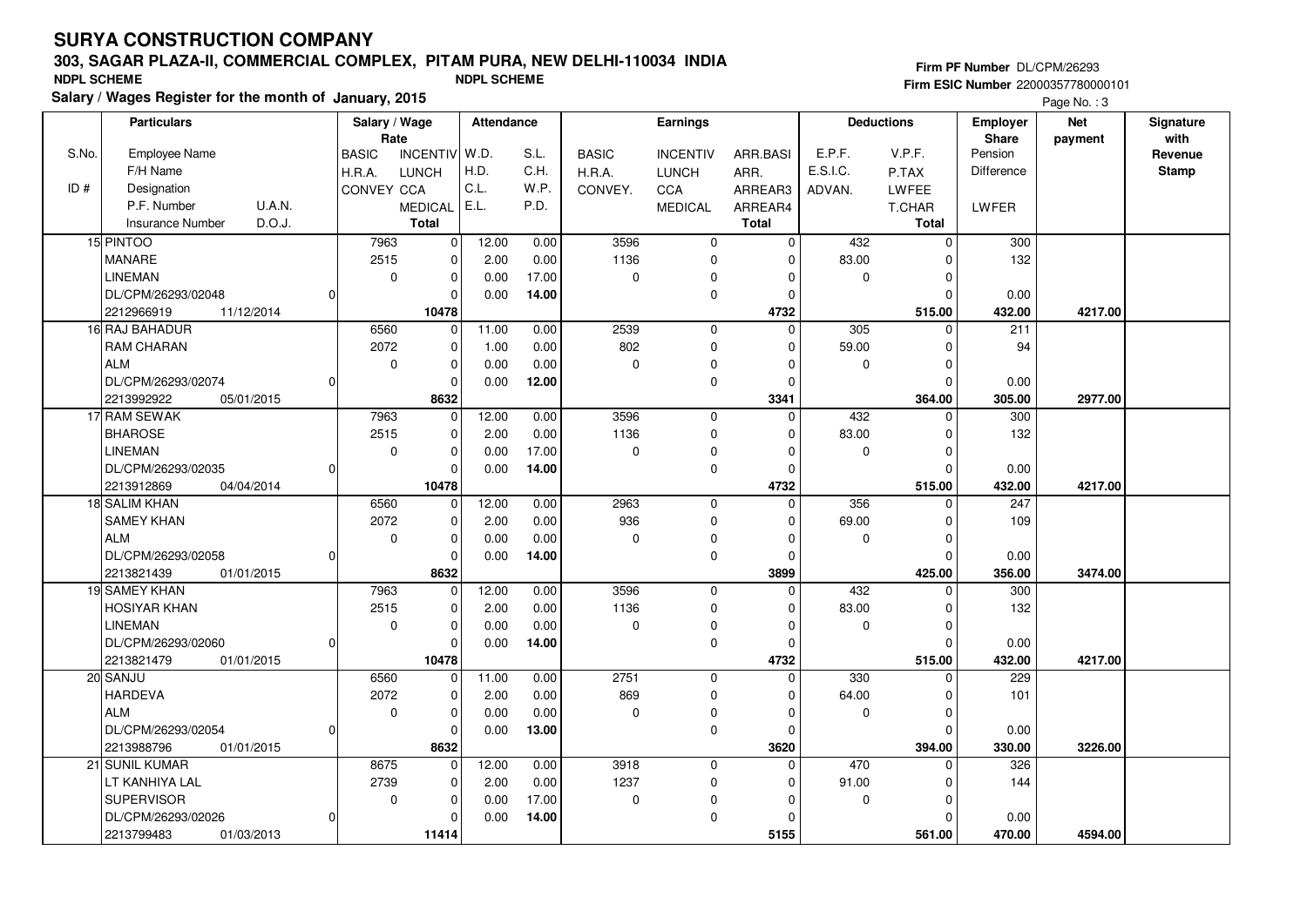# **303, SAGAR PLAZA-II, COMMERCIAL COMPLEX, PITAM PURA, NEW DELHI-110034 INDIASalary / Wages Register for the month of January, 2015 NDPL SCHEME NDPL SCHEME**

**Firm PF Number** DL/CPM/26293 **Firm ESIC Number** 22000357780000101

Page No.: 4

|       | <b>Particulars</b>                | Salary / Wage                   |             | <b>Attendance</b> |       | <b>Earnings</b> |                 |             | <b>Deductions</b> |              | <b>Employer</b>         | <b>Net</b> | Signature    |
|-------|-----------------------------------|---------------------------------|-------------|-------------------|-------|-----------------|-----------------|-------------|-------------------|--------------|-------------------------|------------|--------------|
| S.No. |                                   | Rate                            |             | W.D.              |       |                 |                 |             | E.P.F.            | V.P.F.       | <b>Share</b><br>Pension | payment    | with         |
|       | Employee Name                     | <b>INCENTIV</b><br><b>BASIC</b> |             |                   | S.L.  | <b>BASIC</b>    | <b>INCENTIV</b> | ARR.BASI    |                   |              |                         |            | Revenue      |
|       | F/H Name                          | H.R.A.<br><b>LUNCH</b>          |             | H.D.              | C.H.  | H.R.A.          | <b>LUNCH</b>    | ARR.        | E.S.I.C.          | P.TAX        | Difference              |            | <b>Stamp</b> |
| ID#   | Designation                       | CONVEY CCA                      |             | C.L.              | W.P.  | CONVEY.         | CCA             | ARREAR3     | ADVAN.            | LWFEE        |                         |            |              |
|       | P.F. Number<br>U.A.N.             | MEDICAL   E.L.                  |             |                   | P.D.  |                 | <b>MEDICAL</b>  | ARREAR4     |                   | T.CHAR       | LWFER                   |            |              |
|       | D.O.J.<br><b>Insurance Number</b> | <b>Total</b>                    |             |                   |       |                 |                 | Total       |                   | <b>Total</b> |                         |            |              |
|       | 22 SUNIL KUMAR                    | 7963                            | 0           | 12.00             | 0.00  | 3596            | $\mathbf 0$     | $\mathbf 0$ | 432               | $\mathbf 0$  | 300                     |            |              |
|       | <b>RAM KUMAR</b>                  | 2515                            | 0           | 2.00              | 0.00  | 1136            | 0               | $\Omega$    | 83.00             | $\Omega$     | 132                     |            |              |
|       | <b>LINEMAN</b>                    | $\mathbf 0$                     | 0           | 0.00              | 0.00  | $\mathbf 0$     | 0               | 0           | $\mathbf 0$       | $\mathbf 0$  |                         |            |              |
|       | DL/CPM/26293/02059<br>$\Omega$    |                                 | $\Omega$    | 0.00              | 14.00 |                 | 0               | $\Omega$    |                   | $\Omega$     | 0.00                    |            |              |
|       | 2213988807<br>01/01/2015          |                                 | 10478       |                   |       |                 |                 | 4732        |                   | 515.00       | 432.00                  | 4217.00    |              |
|       | 23 SURENDER KUMAR                 | 7963                            | $\Omega$    | 12.00             | 0.00  | 3596            | $\mathbf 0$     | $\Omega$    | 432               | $\mathbf 0$  | 300                     |            |              |
|       | <b>PYARE LAL</b>                  | 2515                            | $\mathbf 0$ | 2.00              | 0.00  | 1136            | $\mathbf 0$     | $\Omega$    | 83.00             | $\Omega$     | 132                     |            |              |
|       | <b>LINEMAN</b>                    | $\mathbf 0$                     | 0           | 0.00              | 17.00 | $\mathbf 0$     | $\Omega$        | $\Omega$    | $\mathbf 0$       | $\mathbf 0$  |                         |            |              |
|       | DL/CPM/26293/01328<br>$\Omega$    |                                 | $\Omega$    | 0.00              | 14.00 |                 | $\mathbf 0$     | $\Omega$    |                   | $\Omega$     | 0.00                    |            |              |
|       | 2213477211<br>26/06/2010          |                                 | 10478       |                   |       |                 |                 | 4732        |                   | 515.00       | 432.00                  | 4217.00    |              |
|       | 24 UMESH KUMAR                    | 6560                            | 0           | 12.00             | 0.00  | 2963            | 0               | $\Omega$    | 356               | 0            | 247                     |            |              |
|       | <b>BHAGIRATH</b>                  | 2072                            | 0           | 2.00              | 0.00  | 936             | 0               | 0           | 69.00             | $\mathbf 0$  | 109                     |            |              |
|       | <b>ALM</b>                        | $\mathbf 0$                     | 0           | 0.00              | 17.00 | $\mathbf 0$     | 0               | $\Omega$    | $\mathbf 0$       | $\mathbf 0$  |                         |            |              |
|       | DL/CPM/26293/02027<br>$\Omega$    |                                 | $\Omega$    | 0.00              | 14.00 |                 | 0               | $\Omega$    |                   | $\Omega$     | 0.00                    |            |              |
|       | 2213799488<br>01/03/2013          |                                 | 8632        |                   |       |                 |                 | 3899        |                   | 425.00       | 356.00                  | 3474.00    |              |
|       | 25 VIJAY CHAND                    | 6560                            | $\mathbf 0$ | 12.00             | 0.00  | 2963            | $\mathbf 0$     | $\Omega$    | 356               | $\mathbf 0$  | 247                     |            |              |
|       | <b>RAM SEWAK</b>                  | 2072                            | 0           | 2.00              | 0.00  | 936             | $\mathbf 0$     | $\Omega$    | 69.00             | $\Omega$     | 109                     |            |              |
|       | <b>ALM</b>                        | $\mathbf 0$                     | 0           | 0.00              | 17.00 | $\mathbf 0$     | 0               | $\Omega$    | 0                 | $\Omega$     |                         |            |              |
|       | DL/CPM/26293/02028<br>$\Omega$    |                                 | $\Omega$    | 0.00              | 14.00 |                 | $\mathbf 0$     | $\Omega$    |                   | $\mathbf 0$  | 0.00                    |            |              |
|       | 2213877757<br>21/11/2013          |                                 | 8632        |                   |       |                 |                 | 3899        |                   | 425.00       | 356.00                  | 3474.00    |              |
|       | 26 VIJAY SHARMA                   | 8675                            | $\mathbf 0$ | 13.00             | 0.00  | 4198            | $\mathbf 0$     | $\mathbf 0$ | 504               | 0            | 350                     |            |              |
|       | KISAN LAL SHARMA                  | 2739                            | 0           | 2.00              | 0.00  | 1325            | 0               | $\Omega$    | 97.00             | $\Omega$     | 154                     |            |              |
|       | <b>SUPERVISOR</b>                 | $\mathbf 0$                     | 0           | 0.00              | 16.00 | $\Omega$        | 0               | $\Omega$    | $\mathbf 0$       | $\mathbf 0$  |                         |            |              |
|       | DL/CPM/26293/01015<br>$\Omega$    |                                 | 0           | 0.00              | 15.00 |                 | 0               | $\Omega$    |                   | $\Omega$     | 0.00                    |            |              |
|       | 2212530157<br>20/12/2008          |                                 | 11414       |                   |       |                 |                 | 5523        |                   | 601.00       | 504.00                  | 4922.00    |              |
|       | 27 VIKAS                          | 6560                            | 0           | 13.00             | 0.00  | 3174            | 0               | $\Omega$    | 381               | $\Omega$     | 264                     |            |              |
|       | RAM CHANDER                       | 2072                            | 0           | 2.00              | 0.00  | 1003            | 0               | $\Omega$    | 74.00             | $\Omega$     | 117                     |            |              |
|       | <b>ALM</b>                        | $\mathbf 0$                     | $\Omega$    | 0.00              | 16.00 | $\mathbf 0$     | 0               | $\Omega$    | $\mathbf 0$       | $\Omega$     |                         |            |              |
|       | DL/CPM/26293/01016<br>$\cap$      |                                 | $\mathbf 0$ | 0.00              | 15.00 |                 | 0               | $\Omega$    |                   | $\Omega$     | 0.00                    |            |              |
|       | 2212530161<br>20/12/2008          |                                 | 8632        |                   |       |                 |                 | 4177        |                   | 455.00       | 381.00                  | 3722.00    |              |
|       | 28 VISHNU SHARMA                  | 7963                            | 0           | 12.00             | 0.00  | 3596            | 0               | $\mathbf 0$ | 432               | $\Omega$     | 300                     |            |              |
|       | NAGENDER SHARMA                   | 2515                            | 0           | 2.00              | 0.00  | 1136            | $\mathbf 0$     | $\Omega$    | 83.00             | $\Omega$     | 132                     |            |              |
|       | <b>LINEMAN</b>                    | $\mathbf 0$                     | 0           | 0.00              | 17.00 | $\mathbf 0$     | 0               | $\Omega$    | $\mathbf 0$       | $\Omega$     |                         |            |              |
|       | DL/CPM/26293/01337<br>O           |                                 | 0           | 0.00              | 14.00 |                 | 0               | $\Omega$    |                   | 0            | 0.00                    |            |              |
|       | 2213501213<br>15/07/2010          |                                 | 10478       |                   |       |                 |                 | 4732        |                   | 515.00       | 432.00                  | 4217.00    |              |